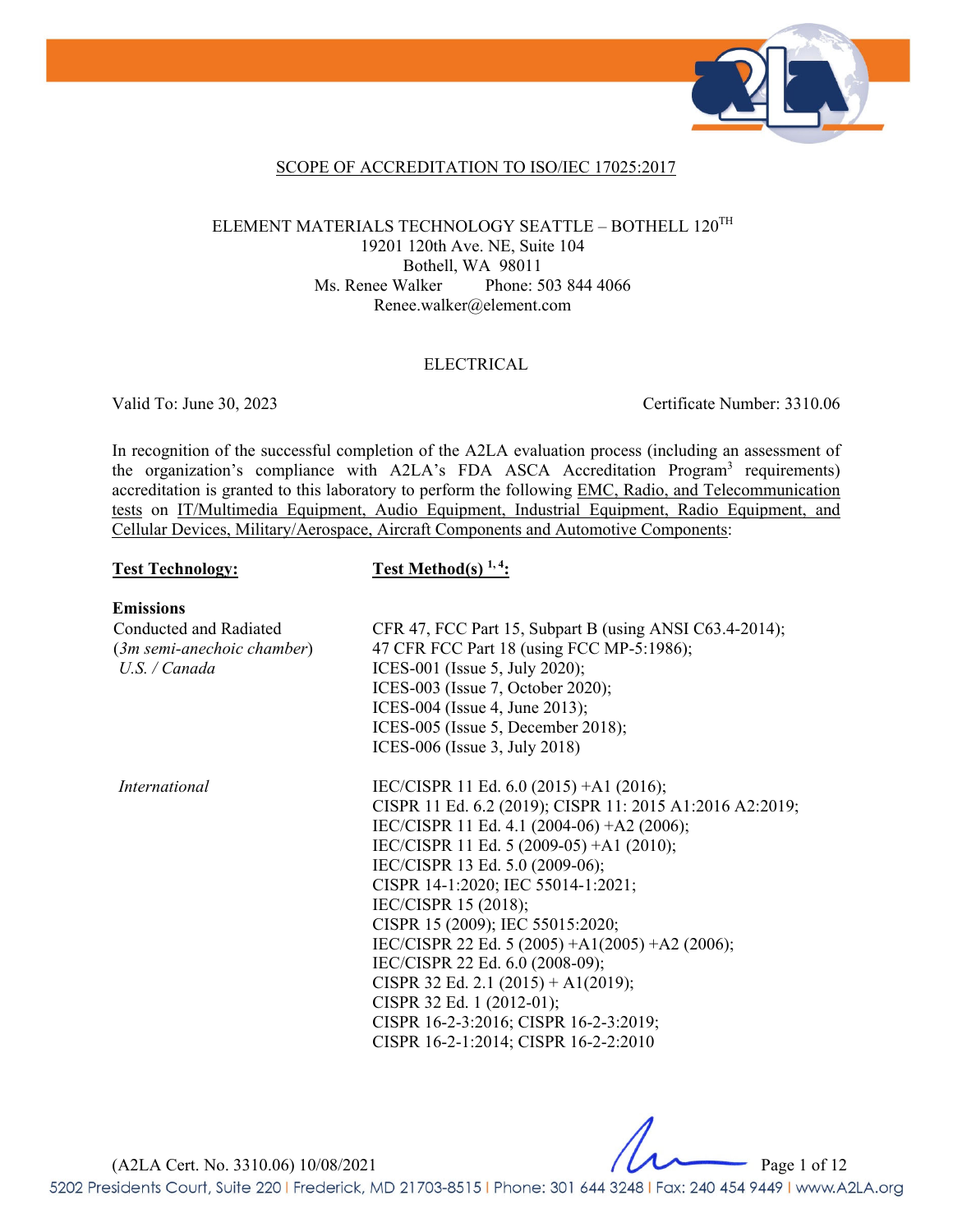| <b>Test Technology:</b>          | <b>Test Method(s)</b> $1, 4$ :                         |
|----------------------------------|--------------------------------------------------------|
| <b>Emissions (cont.)</b>         |                                                        |
| Europe                           | EN 55011 (2009) + A1(2010);                            |
|                                  | EN 55011:2016 +A1:2017 +A2:2021;                       |
|                                  | EN 55013 (2001) + A1(2003) + A2(2006) + (2013);        |
|                                  | BS EN 55013 (2013) +A1(2016);                          |
|                                  | EN 55014-1 (2006) +A1(2009) +A2(2011) + (2019);        |
|                                  | EN 55014-1:2021;                                       |
|                                  | EN 55015 (2006) + A2(2009) + (2013); EN 55015:2020;    |
|                                  | EN 55103-1 (2009) + A1(2012);                          |
|                                  | EN 55022 (1998) + A1(2000) + A2(2003) + (2006)         |
|                                  | $+A1(2007) + (2010);$                                  |
|                                  | EN 55032 (2015) + AC(2016) + (2012-05);                |
|                                  | EN 55032:2015 +A1:2019;                                |
|                                  | EN 55032: 2015 AC:2016-07+A11:2020+A1:2020;            |
|                                  | BS EN 55013 (2013) +A1(2016);                          |
|                                  | EN 55011:2016 + A1:2017 + A2:2021;                     |
|                                  | EN/IEC 55014-1:2021; EN/IEC 55015:2020                 |
| Australia / New Zealand          | AS/NZS CISPR 32 (2013) + (2015);                       |
|                                  | AS/NZS CISPR 32:2015 AMD 1:2020;                       |
|                                  | AS/NZS CISPR 22 (2009) +A1(2010) +(2006);              |
|                                  | AS CISPR 11 (2017); AS/NZS CISPR 11 (2011);            |
| <b>Israel</b>                    | SI 961 Part 32 (2016); SI 961 Part 6.2                 |
| Japan                            | VCCI-CISPR 32 (2016); VCCI V-3 (2015.4); VCCI V-3:2016 |
| Korea                            | KS C 9811; KS C 9814-1; KN 22;                         |
|                                  | KS C 9832; KS C 9816-2-1;                              |
|                                  | KS C 9816-2-2; KS C 9816-2-3                           |
| South Africa                     | SANS 211 Ed. 4.1 (2010); SANS 213 Ed. 4 (2011);        |
|                                  | SANS 214-1 Ed. 3.1 + CISPR-A2 (2009);                  |
|                                  | SANS 215 Ed. 4.2 (2009); SANS 222 Ed. 6 (2009);        |
|                                  | SANS 2332 Ed. 1 (2017)                                 |
| Vietnam                          | QCVN 118:2018/BTTTT; TCVN 7189:2009 (CISPR 22:2006)    |
| Taiwan                           | CNS 13439 (2004); CNS 13439 (2006);                    |
|                                  | CNS 13438 (2006) (up to 6 GHz)                         |
| Harmonic Current Emissions       | IEC 61000-3-2; EN 61000-3-2;                           |
|                                  | KS C 9610-3-2; SANS 61000-3-2 Ed. 3.2 (2009);          |
|                                  | IEC 61000-3-11 (2017)                                  |
| Voltage Fluctuations and Flicker | IEC 61000-3-3; EN 61000-3-3;                           |
|                                  | KS C 9610-3-3; SANS 61000-3-3 Ed. 2 (2009);            |
|                                  | IEC 61000-3-12 Ed. 2.0 (2011); EN 61000-3-12 (2011)    |

 $(A2LA$  Cert. No. 3310.06) 10/08/2021 Page 2 of 12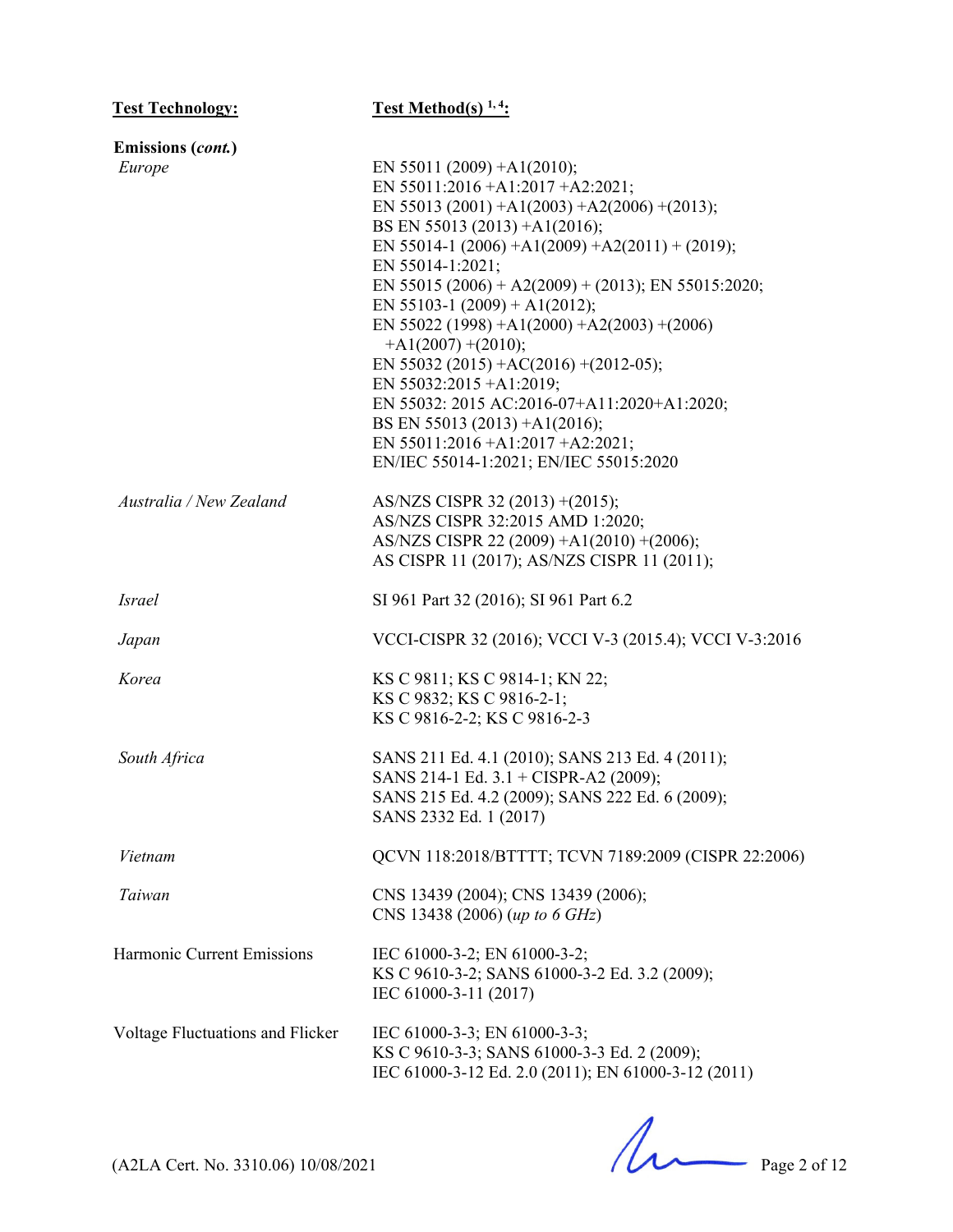| <b>Test Technology:</b>                                                                        | <b>Test Method(s)</b> $1, 4$ :                                                                                                                                                                                   |
|------------------------------------------------------------------------------------------------|------------------------------------------------------------------------------------------------------------------------------------------------------------------------------------------------------------------|
| Immunity<br>Electrostatic Discharge (ESD)                                                      | IEC 61000-4-2; EN 61000-4-2;<br>IEC 61000-4-2 Ed. 2.0 (2008-12);<br>KS C 9610-4-2; SANS 61000-4-2 Ed. 2 (2009)                                                                                                   |
| Radiated Immunity                                                                              | IEC 61004-3; EN 61000-4-3;<br>EN 61000-4-3 (2006) +A1 (2008) +A2 (2010);<br>KS C 9610-4-3; SANS 61000-4-3 Ed. 3.1 (2008)                                                                                         |
| <b>Electrical Fast Transient/Burst</b><br>(EFT)                                                | IEC 61000-4-4; EN 61000-4-4;<br>IEC 61000-4-4 (2012-04) +Ed. 2.0 (2004-07) +A1 (2010);<br>KS C 9610-4-4; SANS 61000-4-4 Ed. 2.1 (2011)                                                                           |
| Surge                                                                                          | IEC 61000-4-5; EN 61000-4-5;<br>IEC 61000-4-5 Ed. 3.1 (2017); IEC 61000-4-5 Ed. 3.0 (May 2014);<br>IEC 61000-4-5 Ed. 1.1 (2005-11); EN 61000-4-5 (2014) +A1(2017);<br>KS C 9610-4-5; SANS 61000-4-5 Ed. 2 (2006) |
| Conducted Immunity                                                                             | IEC 61000-4-6; EN 61000-4-6;<br>IEC 61000-4-6 Ed. 4.0 (2013); IEC 61000-4-6 Ed. 4 (2008);<br>KS C 9610-4-6; SANS 61000-4-6 Ed. 4 (2017)                                                                          |
| Magnetic Field                                                                                 | IEC 61000-4-8; EN 61000-4-8; IEC 61000-4-8, Ed. 1.1 (2001);<br>IEC 61000-4-8 (2009); KS C 9610-4-8;<br>SANS 61000-4-8Ed. 2 (2009)                                                                                |
| Damped Oscillatory<br>Magnetic Field                                                           | IEC 61000-4-10; EN 61000-4-10;<br>IEC 61000-4-10 (2016); SANS 61000-4-10 Ed. 1.1 (2003)                                                                                                                          |
| Voltage Dips,<br>Short Interruptions,<br>and Voltage Variations                                | IEC 61000-4-11; EN 61000-4-11;<br>IEC 61000-4-11 Ed. 2.1 (2017); EN 61000-4-11 (2004) +A1 (2017);<br>IEC 61000-4-11 Ed. 2 (2004-03); SANS 61000-4-11 Ed. 1 (2005);<br>KS C 9610-4-11                             |
| Mains Harmonics and<br>Interharmonics                                                          | IEC 61000-4-13; EN 61000-4-13;<br>SANS 61000-4-13 Ed. 1.1 (2009)                                                                                                                                                 |
| Voltage Dips, Short Interruptions<br>and Voltage Variations on D.C.<br><b>Input Power Port</b> | IEC 61000-4-29; EN 61000-4-29;<br>IEC 61000-4-29 (2000); SANS 61000-4-29 Ed. 1 (2005)                                                                                                                            |
| Radiated Fields in Close Proximity                                                             | IEC 61000-4-39; EN 61000-4-39;<br>IEC 61000-4-39 (2017)                                                                                                                                                          |
| <b>Generic / Product Family /</b><br><b>Product Specific Standards</b>                         | IEC 61000-6-1 (2016); IEC 61000-6-1, Ed. 2 (2005-03);<br>EN 61000-6-1 (2007); KS C 9610-6-1;<br>EN 61000-6-2 (2016); EN 61000-6-2 (2005) +AC (2005);<br>IEC 61000-6-2 (2016); EN IEC 61000-6-2 (2019);           |

 $(A2LA$  Cert. No. 3310.06) 10/08/2021 Page 3 of 12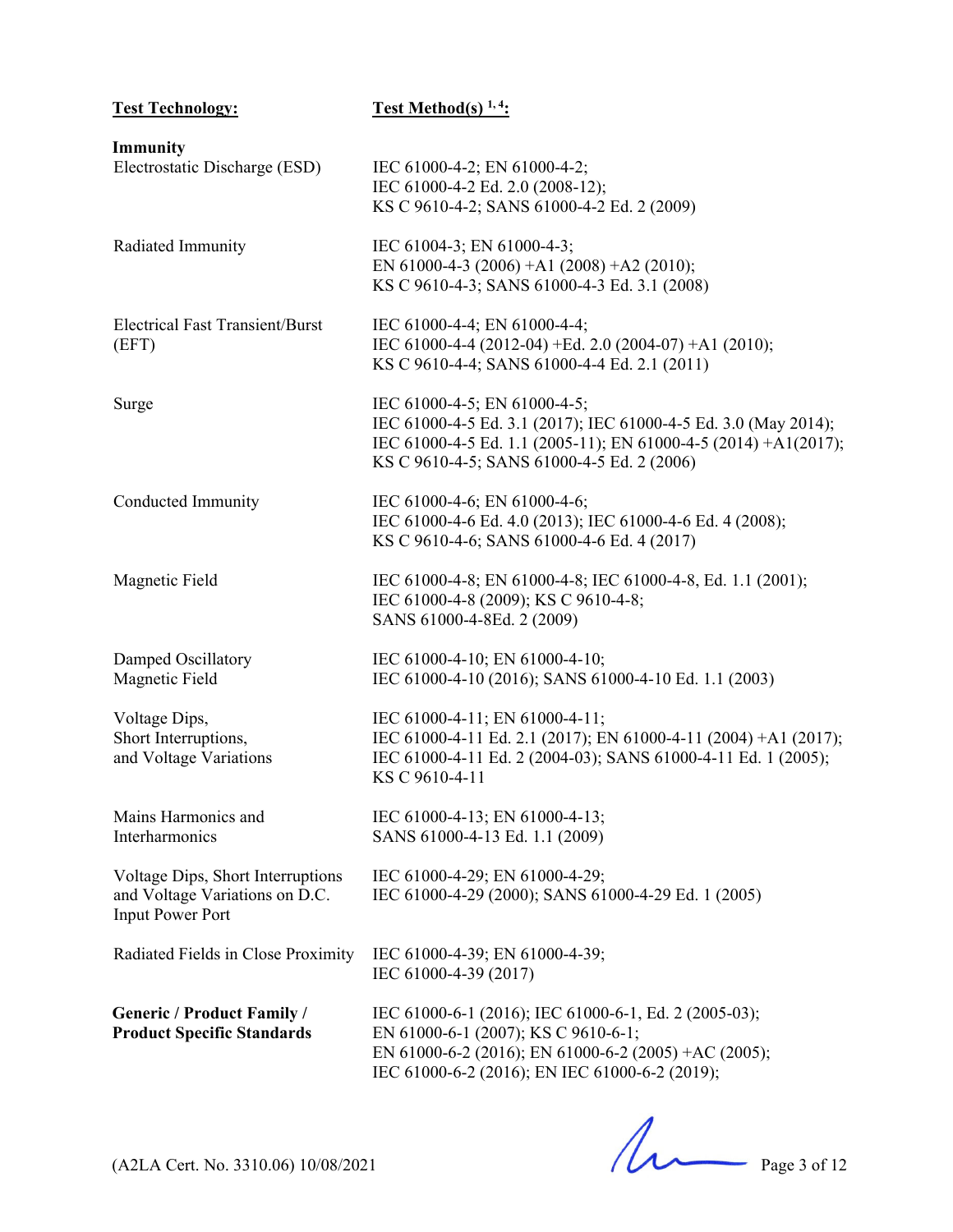**Generic / Product Family / Product Specific Standards (***cont.***)**

IEC 61000-6-2 Ed. 2.0 (2005-01); EN 61000-6-2 (2005); KS C 9610-6-2; IEC 61326-2-6 Ed. 2.0 (2012); IEC 61326-3-1 (2008) +(2017); TCVN 7317:2003 (CISPR 24:1997); AIM 7351731 (2017); IEC CISPR 14-2:2020; CISPR 14-2 Ed. 2. (2015); IEC/CISPR 14-2 Ed. 1.2 (2008); KS C 9995; CISPR 20 (2006) + A1 (2013); IEC/CISPR 20 (2006); IEC/CISPR 24 (1997); EN 55024 (1998) +A1(2001), A2(2003)+(2010); CISPR 35 (2016); EN 55035 (2020); KS C 9814-2; KS C 9835; SANS 60601-1-2 Ed. 4 (2018); IEC 60601-1-2 Ed. 2.1 (2004-11); IEC 60601-1-2 Ed. 3.0 (2007); IEC 60601-1-2 Ed. 4.0 (2014)+A1 (2020); KS C IEC 60601-1-2:2007; EN 60601-1-2 (2002); EN 60601-1-2 (2007); IEC 60601-2-2 (2018), clause 202, Annex BB; IEC 60601-2-4 Ed. 3.0 (2010), clause 202; IEC 60601-2-25 Ed. 2.0, (2011-10), clause 202; IEC 60601-2-27 Ed. 3.0 (2011), clause 202; IEC 60601-2-30, clause 202; IEC 60601-2-31 (2008) +A1 (2011), clause 202; EN 60601-2-37 (2008) +A1 (2015), clause 202; IEC 60601-2-47 Ed. 2.0 (2012-02), clause 202; IEC 60601-2-49 (2011), clause 202; EN 60601-2-49 (2015), clause 202; IEC 80601-2-49 (2018), clause 202; ISO 80601-2-55 (2018), clause 202; ISO 80601-2-56, clause 202; ISO 80601-2-61 (2017), clause 202; ISO 80601-2-61 (2011), clause 202; ISO 9919 Ed. 2.0 (2005), clause 36; ISO 14117 (2012) sections 4 and 5; ISO 14708-1 (2014) clause 27; ISO 14708-3 (2017-04) clause 27; ISO 14708-4 (2008-11-15) clause 27; EN 60945 (2002) [*excluding clauses 8 and 11*]; IEC 60945 (2002) [*excluding clauses 8 and 11*]; GR-1089-CORE, Issue 7; IEC 61000-6-7 (2014); IEC 61000-6-8 (2020); EN 50293:2012; EN 50270:2015; EN 61131-2 (2008); IEC 61131-2 (2017) Sec. 7.3; IEC 61131-6 (2012); EN 61131-6 (2013); IEC 61326-1 (2020); EN 61326-1 (2013); Lloyd's Register - LR Type; Approval System Test Specification 1 (2013, 2015); EN 50130-4 (2011) +A1 (2014); EN 55014-2 (1997); EN 55014-2 (1997) +A1 (2001) +A2 (2008); IEC 60730-1 Ed. 4.0 (2010) +(2013); EN 60730-1 (2011); IEC 62040-1-2 (2002); EN 12895:2015 +A1:2019; IEC 61000-6-8:2020

 $(A2LA$  Cert. No. 3310.06) 10/08/2021 Page 4 of 12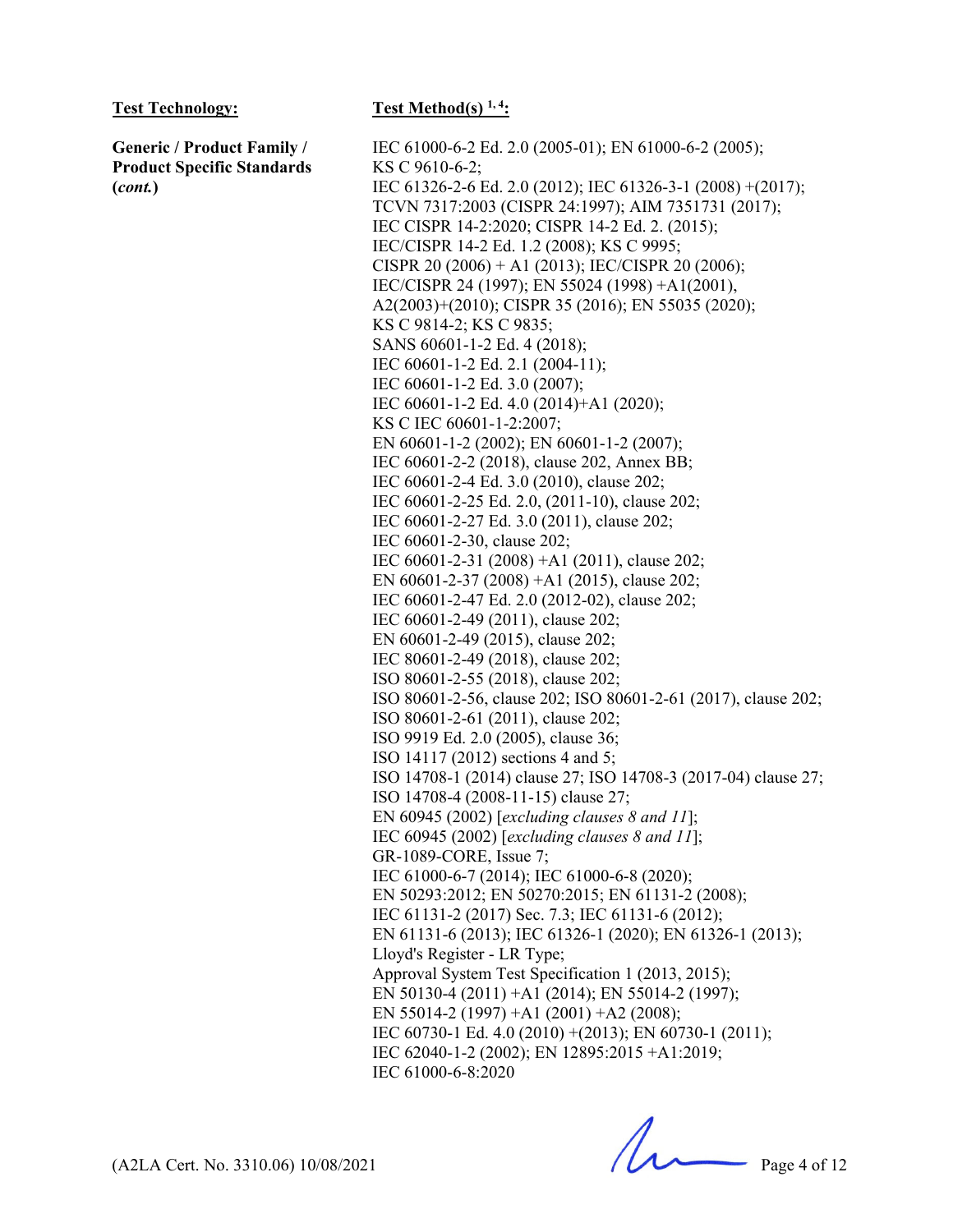| <b>Test Technology:</b>                          | <b>Test Method(s)</b> $1, 4$ :                                                                                                                                                                                                                                                                                                                                                                                                                                                                                                                                                                                                           |
|--------------------------------------------------|------------------------------------------------------------------------------------------------------------------------------------------------------------------------------------------------------------------------------------------------------------------------------------------------------------------------------------------------------------------------------------------------------------------------------------------------------------------------------------------------------------------------------------------------------------------------------------------------------------------------------------------|
| <b>Military</b> and<br><b>Airborne Equipment</b> | MIL-STD-461D, CE101; MIL-STD-461E-G, CE101;<br>MIL-STD-461D, CE102; MIL-STD-461E-G, CE102;<br>MIL-STD-461D, CS101; MIL-STD-461E-G, CS101;<br>MIL-STD-461D, CS114; MIL-STD-461E-G, CS114;<br>MIL-STD-461D, CS115; MIL-STD-461E-G, CS115;<br>MIL-STD-461D, CS116; MIL-STD-461E-G, CS116;<br>MIL-STD-461G, CS117; MIL-STD-461G, CS118;<br>MIL-STD-461D, RE101; MIL-STD-461E-G, RE101;<br>MIL-STD-461D, RE102; MIL-STD-461E-G, RE102;<br>MIL-STD-461D, RS101; MIL-STD-461E-G, RS101;<br>MIL-STD-461D, RS103; MIL-STD-461E-G, RS103<br>MIL-STD-461F, CS106;<br>RTCA/DO-160 A-G (1980-2010) Sections 15, 16, 17, 18, 19,<br>20, 21, 22, and 25 |
| <b>Automotive EMC</b>                            | CISPR $25$ ;<br>ISO 10605; ISO 7637-1; ISO 7637-2; ISO 7637-3;<br>ISO 11452-2 (2004) + (2019); ISO 11452-4 (2011);<br>SAE J1113-1 (2018-10); SAE J1113-1 (2006-10);<br>SAE J1113-4 (2014-04); SAE J1113-11 (2017-06);<br>SAE J1113-12 (2017-11); SAE J1113-13 (2015-02);<br>SAE J1113-26 (2014-04)                                                                                                                                                                                                                                                                                                                                       |
| Radio<br>US (FCC)                                | 47 CFR FCC Part 15, Subpart C (using ANSI C63.10;2013);<br>47 CFR FCC Part 15, Subpart E (using ANSI C63.10:2013 and<br>FCC KDB Publication 905462 D02 (v02));<br>47 CFR FCC Part 15, Subpart F/G/H (using ANSI C63.10:2013);<br>47 CFR FCC Parts 20, 22, 24, 25, 27, 73, 74, 80, 87, 90, 95, 96,<br>97, and 101 (using ANSI C63.26:2015 and TIA-102.CAAA-E,<br>ANSI/TIA-603-E);<br>ANSI C63.10:2020                                                                                                                                                                                                                                     |
| Canada (ISED)                                    | RSS-111; RSS-117; RSS-119; RSS-123; RSS-130; RSS-131;<br>RSS-132; RSS-133; RSS-134; RSS-139; RSS-140; RSS-142;<br>RSS-170; RSS-181; RSS-194; RSS-195; RSS-196; RSS-197;<br>RSS-199; RSS-210; RSS-211; RSS-216; RSS-220; RSS-222;<br>RSS-236; RSS-238; RSS-243; RSS-244; RSS-246; RSS-247;<br>RSS-251; RSS-287; RSS-310; RSS-GEN                                                                                                                                                                                                                                                                                                          |
| Europe<br>(excluding Protocol Testing)           | ETSI EN 300 220-1 V3.1.1 (2017-02);<br>ETSI EN 300 220-1 V2.4.1 (2012-05);<br>ETSI EN 300 220-2 V3.1.1 (2017-02);<br>ETSI EN 300 220-2 V3.2.1 (2018-06);<br>ETSI EN 300 220-3-1 V2.1.1 (2016-12);<br>ETSI EN 300 220-3-2 V1.1.1 (2017-02);<br>ETSI EN 300 220-4 V1.1.1 (2017-02);<br>ETSI EN 300 328 V2.1.1 (2016-11);<br>ETSI EN 300 328 V2.2.2 (2019-07);                                                                                                                                                                                                                                                                              |
| (A2LA Cert. No. 3310.06) 10/08/2021              | Page 5 of 12                                                                                                                                                                                                                                                                                                                                                                                                                                                                                                                                                                                                                             |
|                                                  |                                                                                                                                                                                                                                                                                                                                                                                                                                                                                                                                                                                                                                          |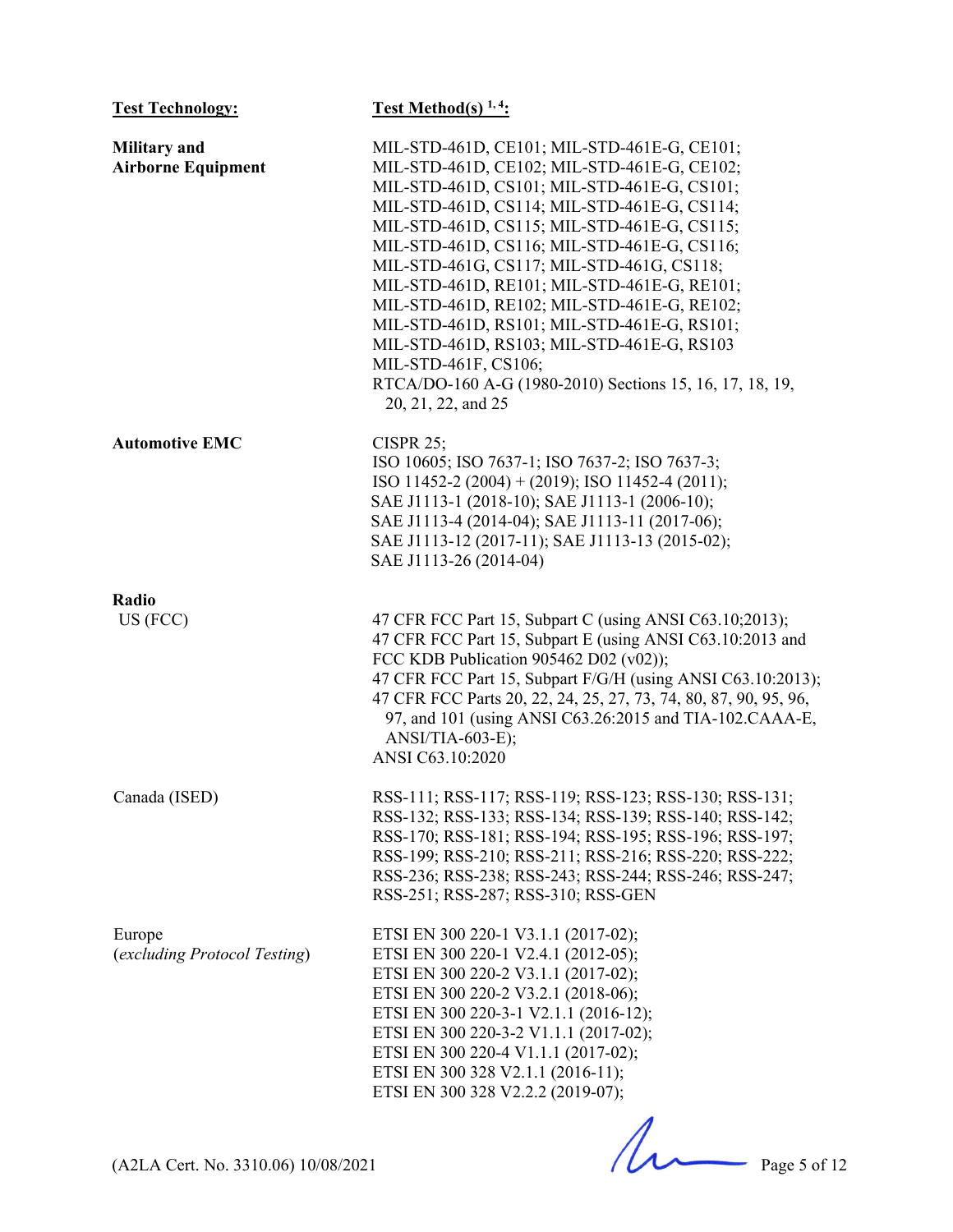### **Radio**

Europe (*excluding Protocol Testing*) (*cont.*)

### Test Technology: Test Method(s) <sup>1, 4</sup>:

| ETSI EN 300 330 V2.1.1 (2017-02);                                        |
|--------------------------------------------------------------------------|
| ETSI EN 300 422-1 V2.1.1 (2016-09);                                      |
| ETSI EN 300 422-1 V2.1.2 (2017-01);                                      |
| ETSI EN 300 422-2 V2.1.1 (2017-02);                                      |
| ETSI EN 300 422-3 V2.1.1 (2017-02);                                      |
| ETSI EN 300 422-4 V2.1.1 (2017-05);                                      |
| ETSI EN 300 440 V2.1.1 (2017-03);                                        |
| ETSI EN 300 440 V2.2.1 (2018-07);                                        |
| ETSI EN 301 166 V2.1.1 (2016-11);                                        |
| ETSI EN 301 357 V2.1.1 (2017-06);                                        |
| ETSI EN 301 502 V12.5.2 (2017-03);                                       |
| ETSI EN 301 511 V12.5.1 (2017-03);                                       |
| ETSI EN 301 511 V12.1.1 (2015-06);                                       |
| ETSI EN 301 839 V2.1.1 (2016-04);                                        |
| ETSI EN 301 893 V2.1.1 (2017-05);                                        |
| ETSI EN 301 908-1 V11.1.1 (2016-07);                                     |
| ETSI EN 301 908-1 V7.1.1 (2015-03);                                      |
| ETSI EN 301 908-1 V13.1.1 (2019-11);                                     |
| ETSI EN 301 908-2 V11.1.2 (2017-08);                                     |
| ETSI EN 301 908-2 V11.1.1 (2016-07);                                     |
| ETSI EN 301 908-3 V11.1.3 (2017-04);                                     |
| ETSI EN 301 908-3 V13.1.1 (2019-09);                                     |
| ETSI EN 301 908-11 V11.1.2 (2017-01);                                    |
| ETSI EN 301 908-13 V11.1.1 (2016-07);                                    |
| ETSI EN 301 908-13 V11.1.2 (2017-07);                                    |
| ETSI EN 301 908-14 V11.1.2 (2017-04);                                    |
| ETSI EN 301 908-14 V13.1.1 (2019-09);                                    |
| ETSI EN 301 908-15 V11.1.2 (2017-01);                                    |
| ETSI EN 302 195 V2.1.1 (2016-06);                                        |
| ETSI EN 302 208 V3.1.1 (2016-11);                                        |
| ETSI EN 302 208 V3.3.1 (2020-05);                                        |
| ETSI EN 302 537 V2.1.1 (2016-10);                                        |
| ETSI EN 303 413 V1.1.1 (2017-06);                                        |
| ETSI EN 303 417 V1.1.1 (2017-09);<br>ETSI EN 301 489-1 V2.1.1 (2017-02); |
| ETSI EN 301 489-1 V2.2.3 (2019-11);                                      |
| ETSI EN 301 489-3 V2.1.1 (2019-03);                                      |
| ETSI EN 301 489-3 V1.6.1 (2013-08);                                      |
| ETSI EN 301 489-5 V2.1.1 (2016-11);                                      |
| ETSI EN 301 489-6 V2.1.1 (2016-11);                                      |
| ETSI EN 301 489-6 V2.2.1 (2019-04);                                      |
| ETSI EN 301 489-8 V1.2.1 (2002-08);                                      |
| ETSI EN 301 489-9 V1.4.1 (2007-11);                                      |
| ETSI EN 301 489-17 V3.1.1 (2017-02);                                     |
| ETSI EN 301 489-17 V3.2.4 (2020-09);                                     |
| ETSI EN 301 489-19 V2.1.1 (2019-04);                                     |
| ETSI EN 301 489-23 V1.5.1 (2011-11);                                     |
|                                                                          |

 $(A2LA$  Cert. No. 3310.06) 10/08/2021 Page 6 of 12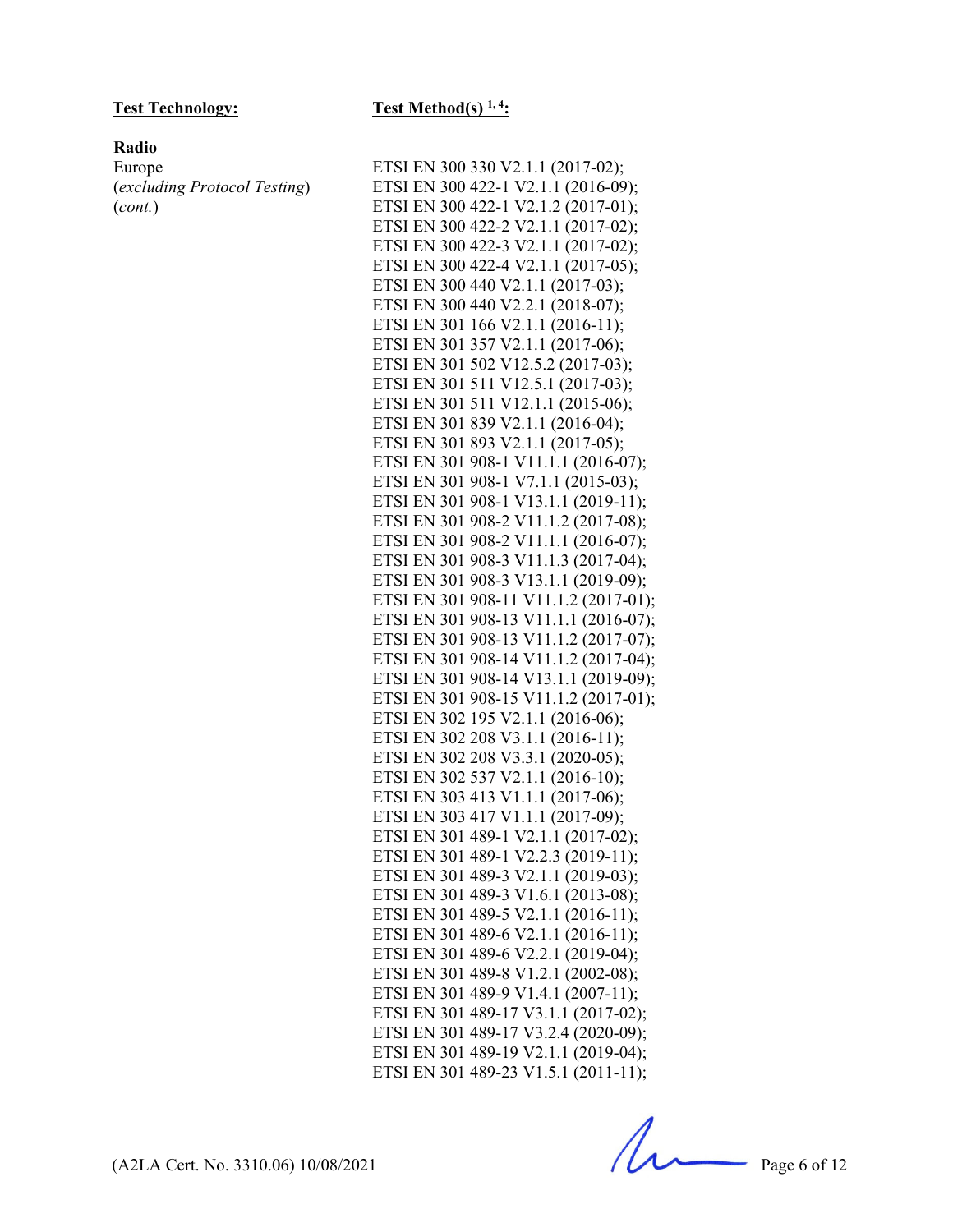## Test Technology: Test Method(s) <sup>1, 4</sup>:

| Radio                        |                                                  |
|------------------------------|--------------------------------------------------|
| Europe                       | ETSI EN 301 489-24 V1.5.1 (2010-10);             |
| (excluding Protocol Testing) | ETSI EN 301 489-27 V2.1.1 (2016-12);             |
| (cont.)                      | ETSI EN 301 489-27 V2.2.1 (2019-04);             |
|                              | ETSI EN 301 489-29 V2.1.1 (2016-12);             |
|                              | ETSI EN 301 489-29 V2.2.1 (2019-04);             |
|                              | ETSI EN 301 489-31 V2.1.1 (2016-11);             |
|                              | ETSI EN 301 489-31 V2.2.1 (2019-04);             |
|                              | ETSI EN 301 489-33 V2.1.1 (2016-11);             |
|                              | ETSI EN 301 489-34 V2.1.1 (2019-04);             |
|                              | ETSI EN 301 489-35 V2.1 (2016-12);               |
|                              | ETSI EN 301 489-50 V2.1.1 (2017-02);             |
|                              | ETSI EN 301 489-50 V1.2.1 (2013-03);             |
|                              | ETSI EN 301 489-51 V2.1.1 (2019-04)              |
| Hong Kong                    | HKCA 1002, Issue 6 (January 2008);               |
|                              | HKCA 1007, Issue 5 (March 2012);                 |
|                              | HKCA 1008, Issue 4 (November 2013);              |
|                              | HKCA 1010, Issue 1 (June 2003);                  |
|                              | HKCA 1015, Issue 4 (February 2003);              |
|                              | HKCA 1020, Issue 7 (November 2011);              |
|                              | HKCA 1033, Issue 7 (March 2012);                 |
|                              | HKCA 1034, Issue 3 (October 2009);               |
|                              | HKCA 1035, Issue 6 (May 2011);                   |
|                              | HKCA 1039, Issue 6 (June 2015);                  |
|                              | HKCA 1039, Issue 6 (June 2015);                  |
|                              | HKCA 1039, Issue 5 (June 2013);                  |
|                              | HKCA 1041, Issue 1 (February 2003);              |
|                              | HKCA 1042, Issue 2 (February 2003);              |
|                              | HKCA 1043, Issue 4 (June 2008);                  |
|                              | HKCA 1044, Issue 1 (February 2003);              |
|                              | HKCA 1046, Issue 3 (September 2008);             |
|                              | HKCA 1048, Issue 2 (June 2008);                  |
|                              | HKCA 1049, Issue 1 (April 2005);                 |
|                              | HKCA 1050, Issue 1 (January 2006);               |
|                              | HKCA 1052, Issue 2 (September 2019);             |
|                              | HKCA 1053, Issue 1 (June 2008);                  |
|                              | HKCA 1054, Issue 1 (September 2008)              |
| Korea                        | KS X 3123; KS X 3124; KS X 3125;                 |
|                              | KS X 3126; KS X 3134;                            |
|                              | RRA Public Notification 2018-18, Dec. 07, 2018;  |
|                              | RRA Public Notification 2019-1, Jan. 17, 2019;   |
|                              | RRA Announce 2021-10, Feb. 08, 2021;             |
|                              | RRA Public Notification 2019-32, Dec. 31, 2019;  |
|                              | Technical Requirements for Measurement of        |
|                              | Electromagnetic Field Strength                   |
|                              | (RRA Public Notification 2019-3, March 4, 2019); |
|                              |                                                  |

 $(A2LA$  Cert. No. 3310.06) 10/08/2021 Page 7 of 12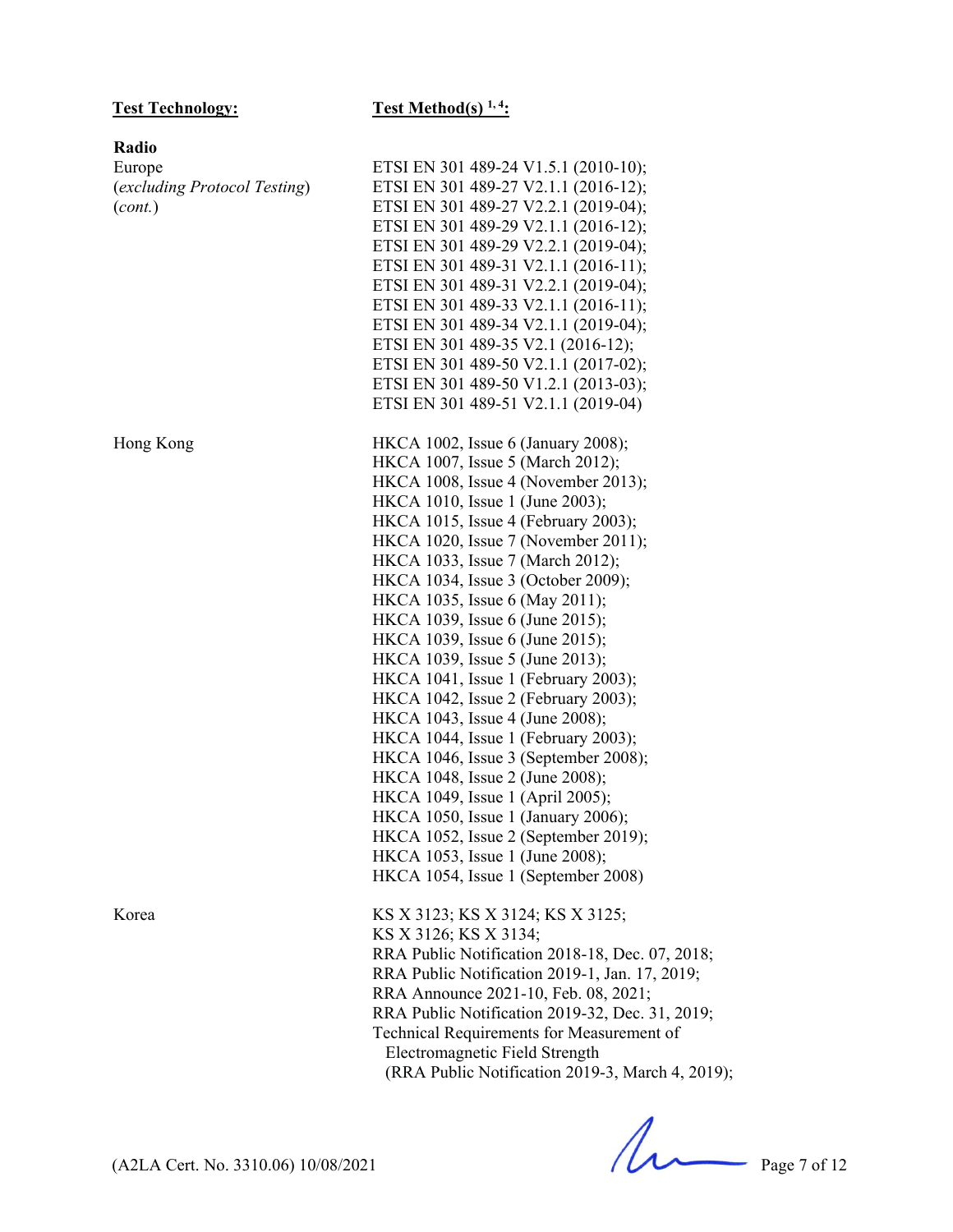| Radio                   |                                                                                                                                                                                                                                                                                                                                                                                                                                                                                                                                                                                                                                                                                                                                                                                                                                                                                                                                                                                                                                                                                                                                                                                                                                                                                                                          |
|-------------------------|--------------------------------------------------------------------------------------------------------------------------------------------------------------------------------------------------------------------------------------------------------------------------------------------------------------------------------------------------------------------------------------------------------------------------------------------------------------------------------------------------------------------------------------------------------------------------------------------------------------------------------------------------------------------------------------------------------------------------------------------------------------------------------------------------------------------------------------------------------------------------------------------------------------------------------------------------------------------------------------------------------------------------------------------------------------------------------------------------------------------------------------------------------------------------------------------------------------------------------------------------------------------------------------------------------------------------|
| Korea (cont.)           | Technical Requirements for the Human Protection against<br><b>Electromagnetic Waves</b><br>(MSIT Public Notification 2019-4, Jan 16, 2019);<br>Unlicensed Radio Equipment Established Without Notice<br>(MSIT Public Notification 2020-113, Jan 06, 2021);<br>Regulations on Radio Equipment<br>(Ordinance of MSIT No. 63, Dec 24, 2020);<br>RRA Announce 2011-32, Korean only (Dec 27, 2011);<br>RRA Public Notification 2012-21 (Nov. 06, 2012);<br>RRA Announce 2013-33, (Jul. 26, 2013); Korean only<br>RRA Notice 2014-2, Korean only (Feb. 04, 2014);<br>RRA Announce 2014-90 (Dec. 23, 2014);<br>RRA Announce 2015-81 (Sep. 30, 2015); Korean only<br>RRA Announce 2015-135 (Jan. 05, 2016);<br>RRA Notice 2017-7, Korean only (Aug. 04, 2017);<br>RRA Public Notification 2015-23 (Nov. 18 2015);<br>RRA Public Notification 2017-8 (Aug. 28 2017);<br>RRA Public Notification 2011-24 (Dec. 23, 2011);<br>RRA Announce 2012-21, Korean only (Jun. 28, 2012);<br>RRA 2013-3 and 2013-24, (Jun. 17, 2013), Korean only<br>RRA 2014-8 and RRA 2014-37 (Jun. 23, 2014);<br>RRA Public Notification 2015-27 (Dec. 03 2015);<br>RRA Announce 2015-110 (Dec. 03, 2015);<br>RRA Public Notification 2016-26 (Dec. 19 2016);<br>RRA Announce 2016-79 (Dec. 19 2016);<br>RRA Public Notification 2017-19 (Dec. 28, 2017); |
| Australia / New Zealand | RRA Announce 2017-71 (Dec. 28, 2017)<br>AS/NZS 4268 (2017); AS/NZS 4268 (2012) +A1 (2013);<br>ACMA (Short Range Devices) Standard 2004 + A1                                                                                                                                                                                                                                                                                                                                                                                                                                                                                                                                                                                                                                                                                                                                                                                                                                                                                                                                                                                                                                                                                                                                                                              |
|                         | $+A2(2013)+(2014)$<br>AS/NZS 2772.2:2016/Amdt 1:2018                                                                                                                                                                                                                                                                                                                                                                                                                                                                                                                                                                                                                                                                                                                                                                                                                                                                                                                                                                                                                                                                                                                                                                                                                                                                     |
| Taiwan                  | LP0002 (2020); IS2019 (2020); RTTE01 (2020)                                                                                                                                                                                                                                                                                                                                                                                                                                                                                                                                                                                                                                                                                                                                                                                                                                                                                                                                                                                                                                                                                                                                                                                                                                                                              |
| Singapore               | IDA TS CMT Issue 1 (June 2011);<br>IDA TS LMR Issue 1 Rev 5 (June 2014);<br>IDA TS LMR Issue 1 Rev 4 (June 2011);<br>IDA TS SRD Issue 1 Rev 6 (May 2011);<br>IDA TS SRD Issue 1 Rev 7 (April 2013);<br>IDA TS UWB Issue 1 Rev 1 (May 2011);<br>IDA TS WBA Issue 1 Rev 1 (May 2011);<br>IDA TS WBA Issue 1 Rev 2 (November 2012);<br>IMDA TS CMT (July 2017);<br>IMDA TS CMT (October 2016);<br>IMDA TS LMR Issue 1 (October 2016);<br>IMDA TS SRD Issue 1 (October 2016);                                                                                                                                                                                                                                                                                                                                                                                                                                                                                                                                                                                                                                                                                                                                                                                                                                                |

 $(A2LA$  Cert. No. 3310.06) 10/08/2021 Page 8 of 12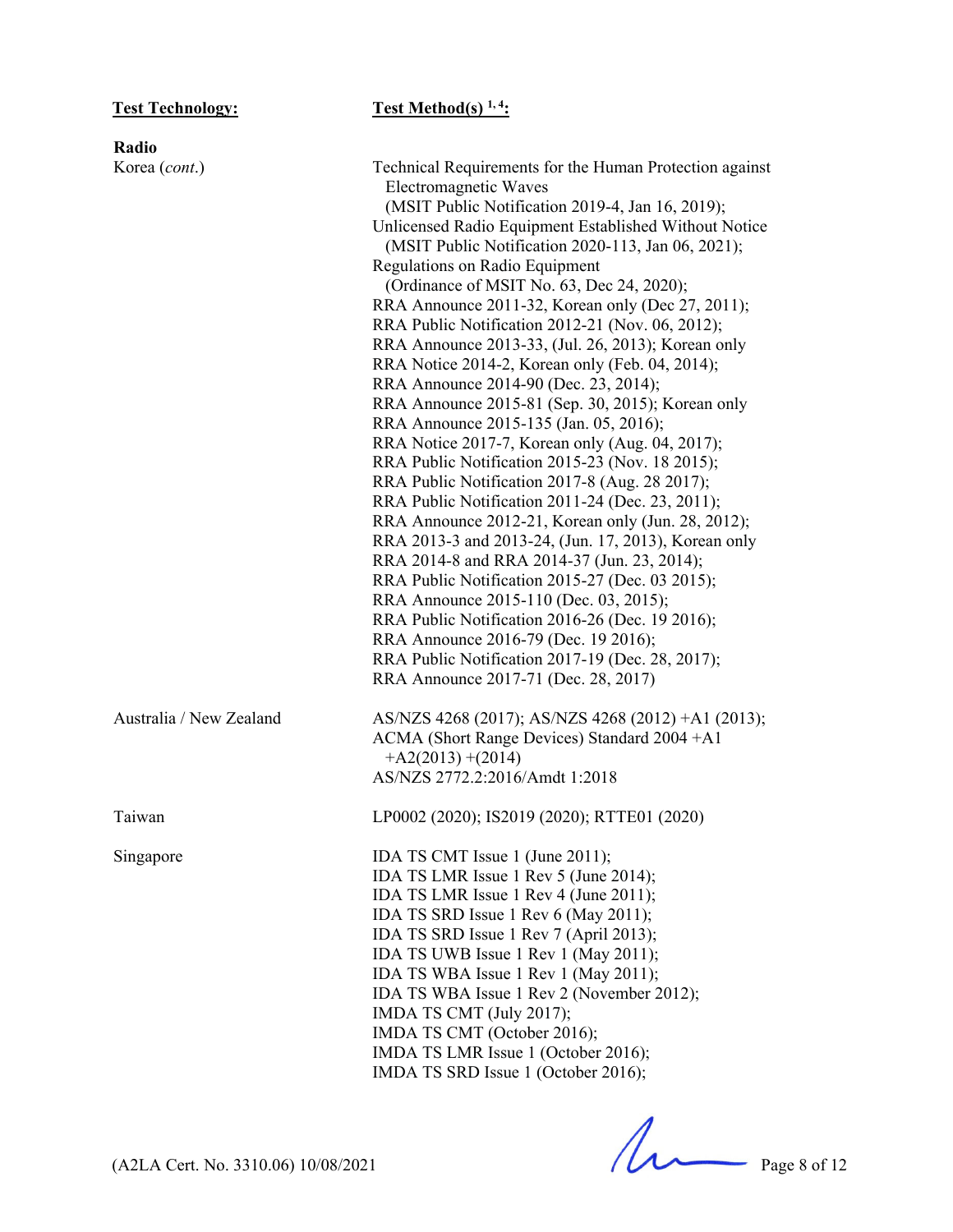| <b>Test Technology:</b> | Test Method(s) $1, 4$ :                                     |
|-------------------------|-------------------------------------------------------------|
| Singapore               | IMDA TS UWB Issue 1 (October 2016);                         |
| (cont.)                 | IMDA TS WBA Issue 1 (October 2016);                         |
|                         | IS 2019-0 (September 1998);                                 |
|                         | IMDA TS CMT Issue 1 Rev 2, Sept 2020                        |
| Vietnam                 | QCVN 11:2010/BTTTT;                                         |
|                         | QCVN 12:2015/BTTTT;                                         |
|                         | QCVN 13:2010/BTTTT;                                         |
|                         | QCVN 15:2015/BTTTT;                                         |
|                         | QCVN 16:2018/BTTTT;                                         |
|                         | QCVN 18:2014/BTTTT;                                         |
|                         | QCVN 41:2011/BTTTT;                                         |
|                         | QCVN 41:2016/BTTTT;                                         |
|                         | QCVN 42:2011/BTTTT;                                         |
|                         | QCVN 54:2020/BTTTT;                                         |
|                         | QCVN 55:2011/BTTTT;                                         |
|                         | QCVN 65:2013/BTTTT;                                         |
|                         | QCVN 73:2013/BTTTT;                                         |
|                         | QCVN 74:2020/BTTTT;                                         |
|                         | QCVN 75:2013/BTTTT;                                         |
|                         | QCVN 76:2013/BTTTT;                                         |
|                         | QCVN 88:2015/BTTTT;                                         |
|                         | QCVN 91:2015/BTTTT;                                         |
|                         | QCVN 94:2015/BTTTT;                                         |
|                         | QCVN 95:2015/BTTTT;                                         |
|                         | QCVN 96:2015/BTTTT;                                         |
|                         | QCVN 99:2015/BTTTT;                                         |
|                         | QCVN 103:2016/BTTTT;                                        |
|                         | QCVN 110:2017/BTTTT;                                        |
|                         | QCVN 111:2017/BTTTT;                                        |
|                         | QCVN 112:2017/BTTTT;                                        |
|                         | QCVN 117:2020/BTTTT;                                        |
|                         | QCVN 118:2018/BTTTT                                         |
| Telecommunication       | EN 300 386 V1.6.1:2016; EN 300 386 V2.2.0:2020;             |
|                         | AS/CA S042 (2015); AS/CA S042.4 (2011) AS/CA S042.1:2020    |
| <b>RF Exposure</b>      | RSS-102 (RF Exposure); RSS-102 (NS); SPR-002;               |
| (excluding SAR and HAC) | IEEE Std C95.3 (2002);                                      |
|                         | EN 50364 (2018) + (2010); EN 50383 (2010); EN 50566 (2017); |
|                         | EN 50663 (2017); EN 62233 (2008);                           |
|                         | EN IEC 62311 (2020); EN 62311 (2008);                       |
|                         | KCC Public Notification 2012-1;                             |
|                         | ACA Standard 2007 + A1 (2011); ACA Standard (2013, 2014);   |
|                         | ACMA Radiocommunications (Electromagnetic Radiation -       |
|                         | Human Exposure) Standard 2014:2019                          |
|                         |                                                             |

 $(A2LA$  Cert. No. 3310.06) 10/08/2021 Page 9 of 12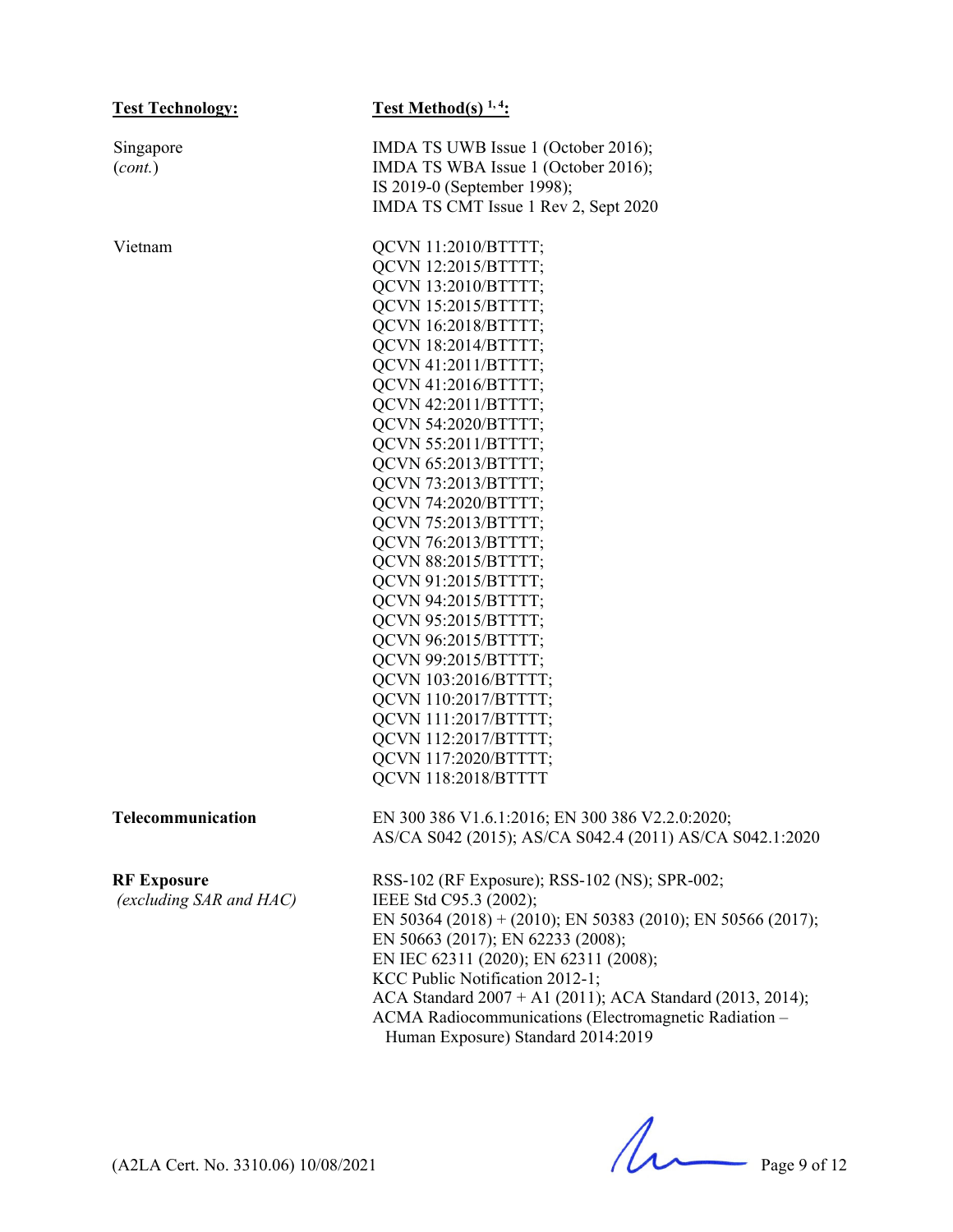<sup>1</sup> When the date, edition, version, etc. is not identified in the scope of accreditation, laboratories may use the version that immediately precedes the current version for a period of one year from the date of publication of the standard measurement method, per part C., Section 1 of A2LA *R101 - General Requirements- Accreditation of ISO-IEC 17025 Laboratories*.

Testing Activities Performed in Support of FCC Certification in Accordance with 47 Code of Federal Regulations and FCC KDB 974614, Appendix A, Table A.1<sup>2</sup>:

| <b>Rule Subpart/Technology:</b>                                                                                                                                                       | <b>Test Method(s):</b>                                 | <b>Maximum</b><br>Frequency: |
|---------------------------------------------------------------------------------------------------------------------------------------------------------------------------------------|--------------------------------------------------------|------------------------------|
| <b>Unintentional Radiators</b><br>Part 15B                                                                                                                                            | ANSI C63.4:2014                                        | 220000 MHz                   |
| Industrial, Scientific, and Medical Equipment<br>Part 18                                                                                                                              | FCC MP-5:1986                                          | 220000 MHz                   |
| <b>Intentional Radiators</b><br>Part 15C                                                                                                                                              | ANSI C63.10:2013                                       | 220000 MHz                   |
| U-NII without DFS Intentional Radiators<br>Part 15E                                                                                                                                   | ANSI C63.10:2013                                       | 220000 MHz                   |
| U-NII with DFS Intentional Radiators<br>Part 15E                                                                                                                                      | FCC KDB 905462 D02 (v02)                               | 220000 MHz                   |
| <b>UWB</b> Intentional Radiators<br>Part 15F                                                                                                                                          | ANSI C63.10:2013                                       | 220000 MHz                   |
| <b>BPL</b> Intentional Radiators<br>Part 15G                                                                                                                                          | ANSI C63.10:2013                                       | 220000 MHz                   |
| White Space Device Intentional Radiators<br>Part 15H                                                                                                                                  | ANSI C63.10:2013                                       | 220000 MHz                   |
| <b>Commercial Mobile Services</b><br>(FCC Licensed Radio Service Equipment)<br>Parts 22 (cellular), 24, 25 (below 3 GHz),<br>and 27                                                   | ANSI/TIA-603-E;<br>TIA-102.CAAA-E;<br>ANSI C63.26:2015 | 220000 MHz                   |
| General Mobile Radio Services<br>(FCC Licensed Radio Service Equipment)<br>Parts 22 (non-cellular), 90 (below 3 GHz),<br>95 (below 3 GHz), 97 (below 3 GHz),<br>and 101 (below 3 GHz) | ANSI/TIA-603-E;<br>TIA-102.CAAA-E;<br>ANSI C63.26:2015 | 220000 MHz                   |

 $(42LA$  Cert. No. 3310.06) 10/08/2021 Page 10 of 12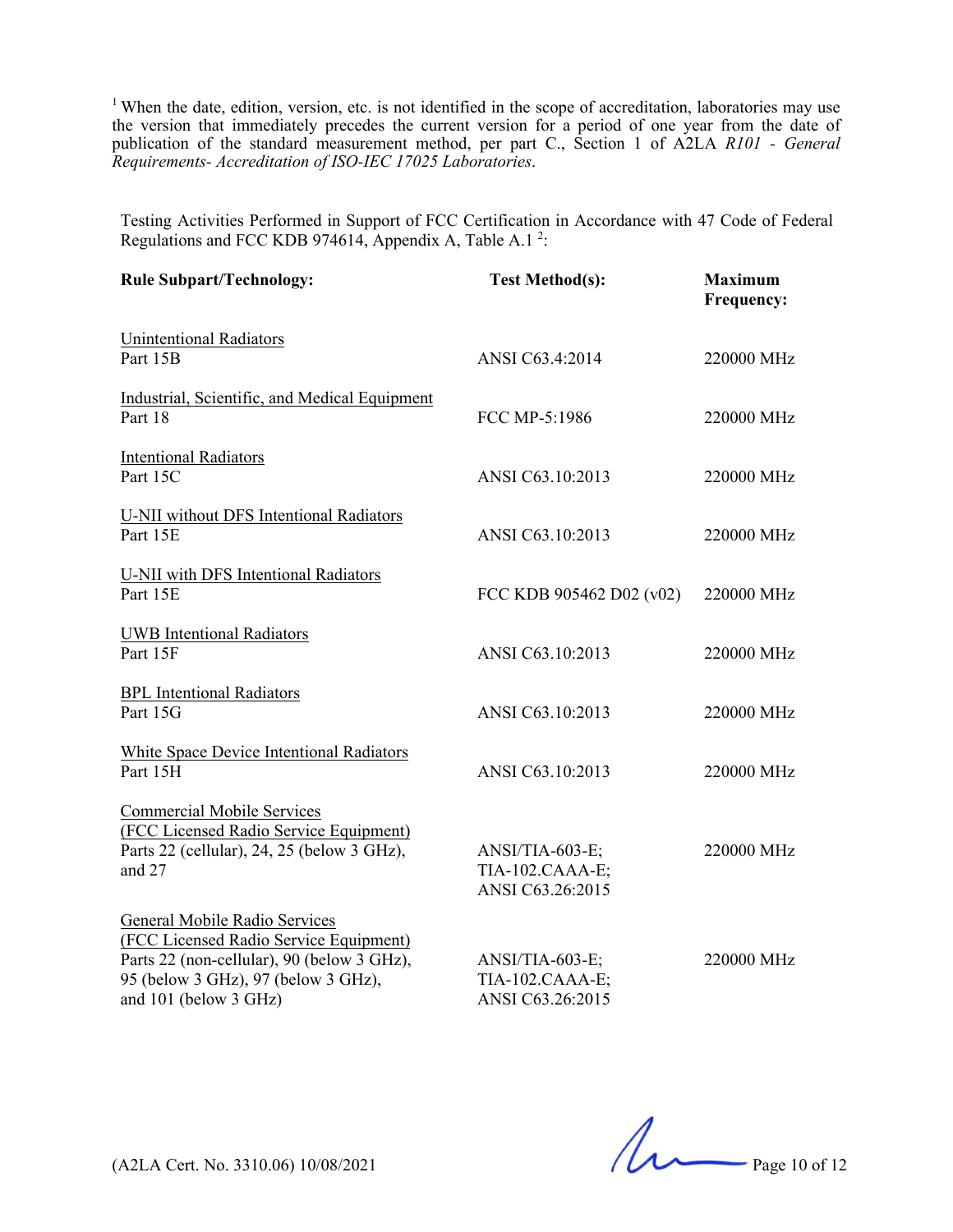Testing Activities Performed in Support of FCC Certification in Accordance with 47 Code of Federal Regulations and FCC KDB 974614, Appendix A, Table A.1<sup>2</sup>:

| <b>Rule Subpart/Technology:</b>                                                                                                                                   | <b>Test Method(s):</b>                                   | <b>Maximum</b><br><b>Frequency:</b> |
|-------------------------------------------------------------------------------------------------------------------------------------------------------------------|----------------------------------------------------------|-------------------------------------|
| Citizens Broadband Radio Services<br>(FCC Licensed Radio Service Equipment)                                                                                       |                                                          |                                     |
| Part 96                                                                                                                                                           | $ANSI/TIA-603-E;$<br>TIA-102.CAAA-E;<br>ANSI C63.26:2015 | 220000 MHz                          |
| Maritime and Aviation Radio Services                                                                                                                              |                                                          |                                     |
| Parts 80 and 87                                                                                                                                                   | $ANSI/TIA-603-E;$<br>ANSI C63.26:2015                    | 220000 MHz                          |
| <b>Broadcast Radio Services</b>                                                                                                                                   |                                                          |                                     |
| Parts 73 and 74 (below 3 GHz)                                                                                                                                     | $ANSI/TIA-603-E;$<br>TIA-102.CAAA-E;<br>ANSI C63.26:2015 | 220000 MHz                          |
| <b>Signal Boosters</b><br>Part 20 (Wideband Consumer<br>Signal Boosters, Provider-specific Signal<br>Boosters, and Industrial Signal Boosters),<br>Section 90.219 | ANSI C63.26:2015                                         | 220000 MHz                          |

<sup>2</sup> Accreditation does not imply acceptance to the FCC equipment authorization program. Please see the FCC website (https://apps.fcc.gov/oetcf/eas/) for a listing of FCC approved laboratories.

 $(A2LA$  Cert. No. 3310.06) 10/08/2021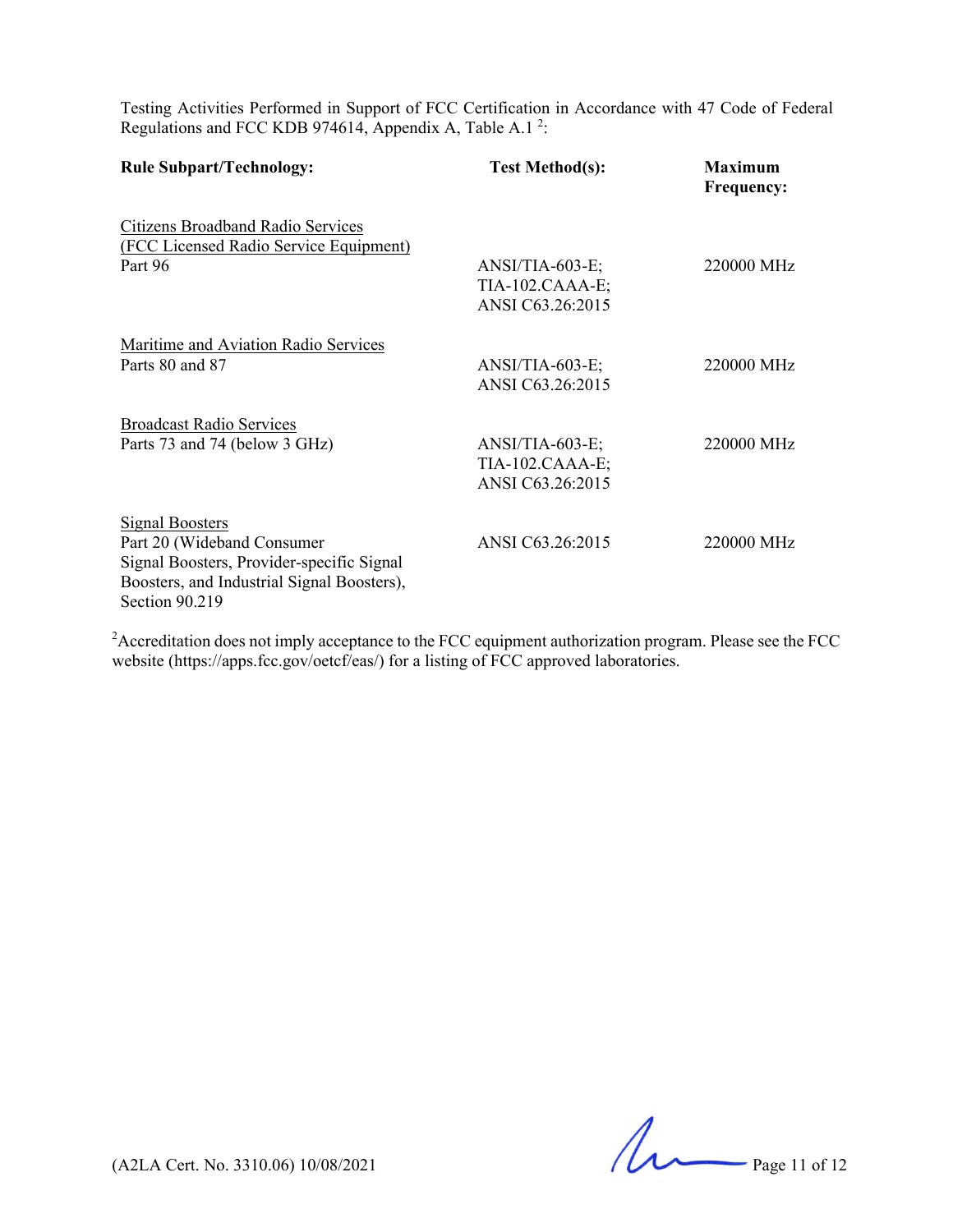Testing Activities performed under the scope of the U.S FDA ASCA Pilot Program Specifications: *Basic Safety and Essential Performance of Medical Electrical Equipment, Medical Electrical Systems, and Laboratory Medical Equipment – Standards Specific Information for the Accreditation Scheme for Conformity Assessment (ASCA) Pilot Program* published on September 25th, 2020, and in accordance with all requirements of A2LA *R256 Specific Requirements- FDA ASCA Program* <sup>3</sup>

#### **Standards:**

| IEC 60601-1-2 Edition 4, 2014-02                                                              |
|-----------------------------------------------------------------------------------------------|
| IEC 60601-2-2 Edition 6.0 2017-03 ( <i>EMC testing only</i> )                                 |
| IEC 60601-2-25 Edition 2.0, 2011-10 ( <i>EMC testing only</i> )                               |
| IEC 60601-2-27 Edition 3.0, 2011 ( <i>EMC testing only</i> )                                  |
| IEC $60601 - 2 - 34$ , 2011 ( <i>EMC testing only</i> )                                       |
| IEC 60601-2-47 Edition 2.0 2012-02 ( <i>EMC testing only</i> )                                |
| IEC 60601-2-50, Edition 2.1, 2016 ( <i>EMC testing only</i> )                                 |
| IEC 80601-2-30, 2018 ( <i>EMC testing only</i> )                                              |
| ISO 80601-2-55, 2018 ( <i>EMC testing only</i> )                                              |
| ISO 80601-2-61 Second Edition 2017-12 (Corrected version 2018-02) ( <i>EMC testing only</i> ) |

<sup>3</sup>These methods have been assessed by A2LA according to A2LA's FDA ASCA Program requirements. Accreditation by A2LA does not imply FDA ASCA-Accreditation. All ASCA-accreditation decisions for testing laboratory applications are made solely by the FDA, a list of approved laboratories can be found at FDA.gov.

<sup>4</sup> The laboratory is only accredited for testing activities outlined within the test methods listed above. Reference to any other activity within these standards, such as risk management or risk assessment, does not fall within the laboratory's accredited capabilities.